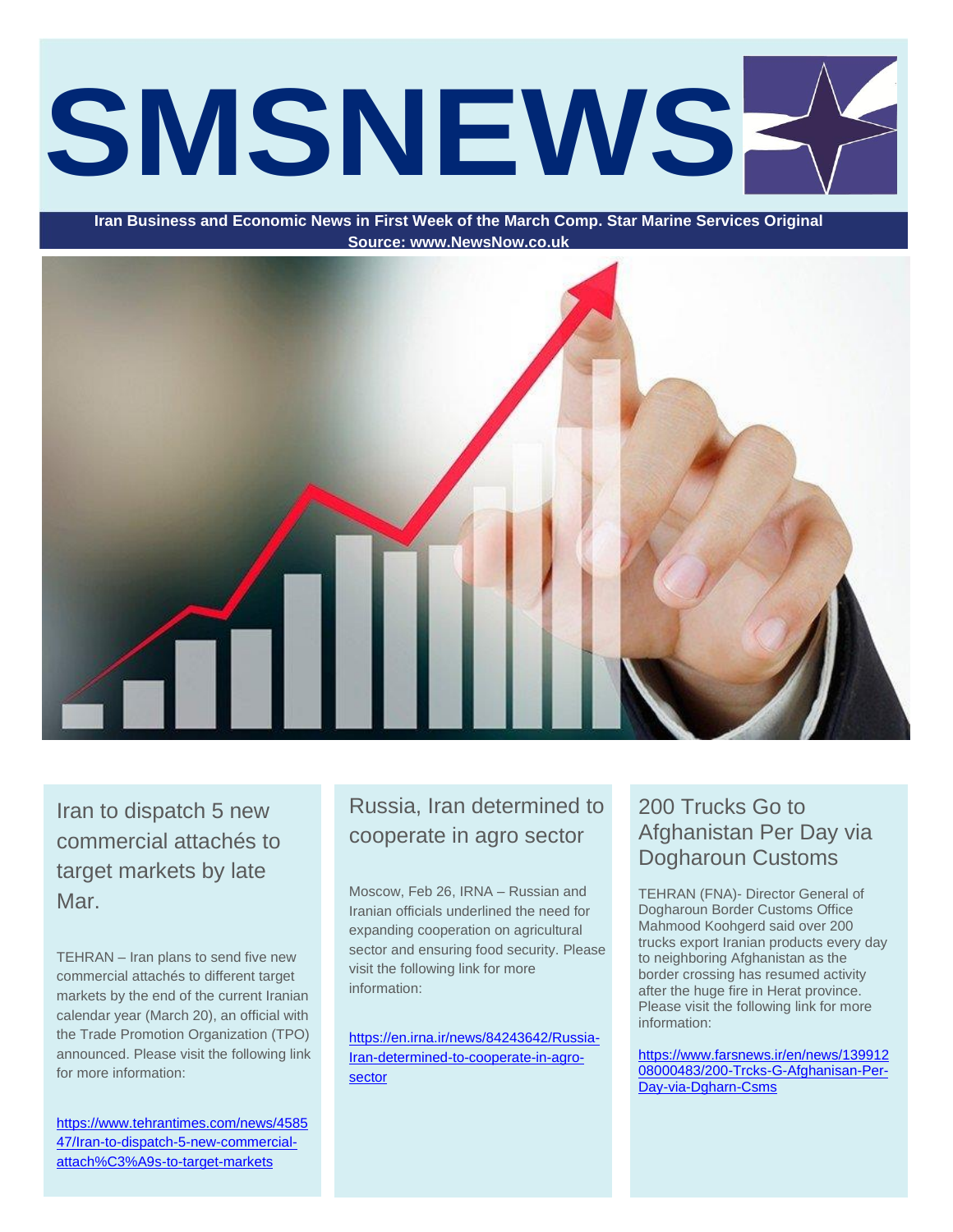# Tehran, Baku can create business,transportation opportunities

TEHRAN, Feb. 26 (MNA) – Commenting on the prospect of Iran and Azerbaijan cooperation in the post-Karabakh War, the President of the Republic of Azerbaijan said to MNA that we can create a lot of business and transportation opportunities. Please visit the following link for more information:

[https://en.mehrnews.com/news/170424/Tehran-Baku-can-create-business-transportation](https://en.mehrnews.com/news/170424/Tehran-Baku-can-create-business-transportation-opportunities)[opportunities](https://en.mehrnews.com/news/170424/Tehran-Baku-can-create-business-transportation-opportunities)



# Could Commercial Aviation Help Resume US-Iran Ties?

There is a great need for new commercial airplanes in Iran, as Iranian airline safety is a critical issue. Please visit the following link for more information:

[https://financialtribune.com/articles/dome](https://financialtribune.com/articles/domestic-economy/107640/could-commercial-aviation-help-resume-us-iran-ties) [stic-economy/107640/could-commercial](https://financialtribune.com/articles/domestic-economy/107640/could-commercial-aviation-help-resume-us-iran-ties)[aviation-help-resume-us-iran-ties](https://financialtribune.com/articles/domestic-economy/107640/could-commercial-aviation-help-resume-us-iran-ties)

#### 158-Km Freeway Inaugurated Along North-South, East-West **Corridors**

A freeway with a speed limit of 130 km/h, connecting Abyek in Qazvin Province to Charmshahr along Qom-Garmsar Highway, was inaugurated on Feb. 25. Please visit the following link for more information:

[https://financialtribune.com/articles/dome](https://financialtribune.com/articles/domestic-economy/107637/158-km-freeway-inaugurated-along-north-south-east-west-corridors) [stic-economy/107637/158-km-freeway](https://financialtribune.com/articles/domestic-economy/107637/158-km-freeway-inaugurated-along-north-south-east-west-corridors)[inaugurated-along-north-south-east-west](https://financialtribune.com/articles/domestic-economy/107637/158-km-freeway-inaugurated-along-north-south-east-west-corridors)[corridors](https://financialtribune.com/articles/domestic-economy/107637/158-km-freeway-inaugurated-along-north-south-east-west-corridors)

Iran wants to join the Eurasian Economic Union — but will Russia allow it?

The Russia-dominated Eurasian Economic Union (EAEU) might soon be acquiring a new member: Iran. Boxed in because of its sponsorship of disruptive proxies throughout the Middle East, and laboring under US-imposed sanctions, Tehran believes it needs to strengthen ties with such neighbors as might be willing to accept it. Please visit the following link for more information:

# Cryptocurrencies activities can become legal by Iranian parl.

TEHRAN, Feb. 26 (MNA) – The Chairman of the Iranian Parliament's Economic Committee says a report on the activities of cryptocurrencies is being prepared to be proposed to the parliament in the form of a motion to legalize the matter. Please visit the following link for more information:

[https://en.mehrnews.com/news/170425/C](https://en.mehrnews.com/news/170425/Cryptocurrencies-activities-can-become-legal-by-Iranian-parl#ref=en) [ryptocurrencies-activities-can-become](https://en.mehrnews.com/news/170425/Cryptocurrencies-activities-can-become-legal-by-Iranian-parl#ref=en)[legal-by-Iranian-parl#ref=en](https://en.mehrnews.com/news/170425/Cryptocurrencies-activities-can-become-legal-by-Iranian-parl#ref=en)

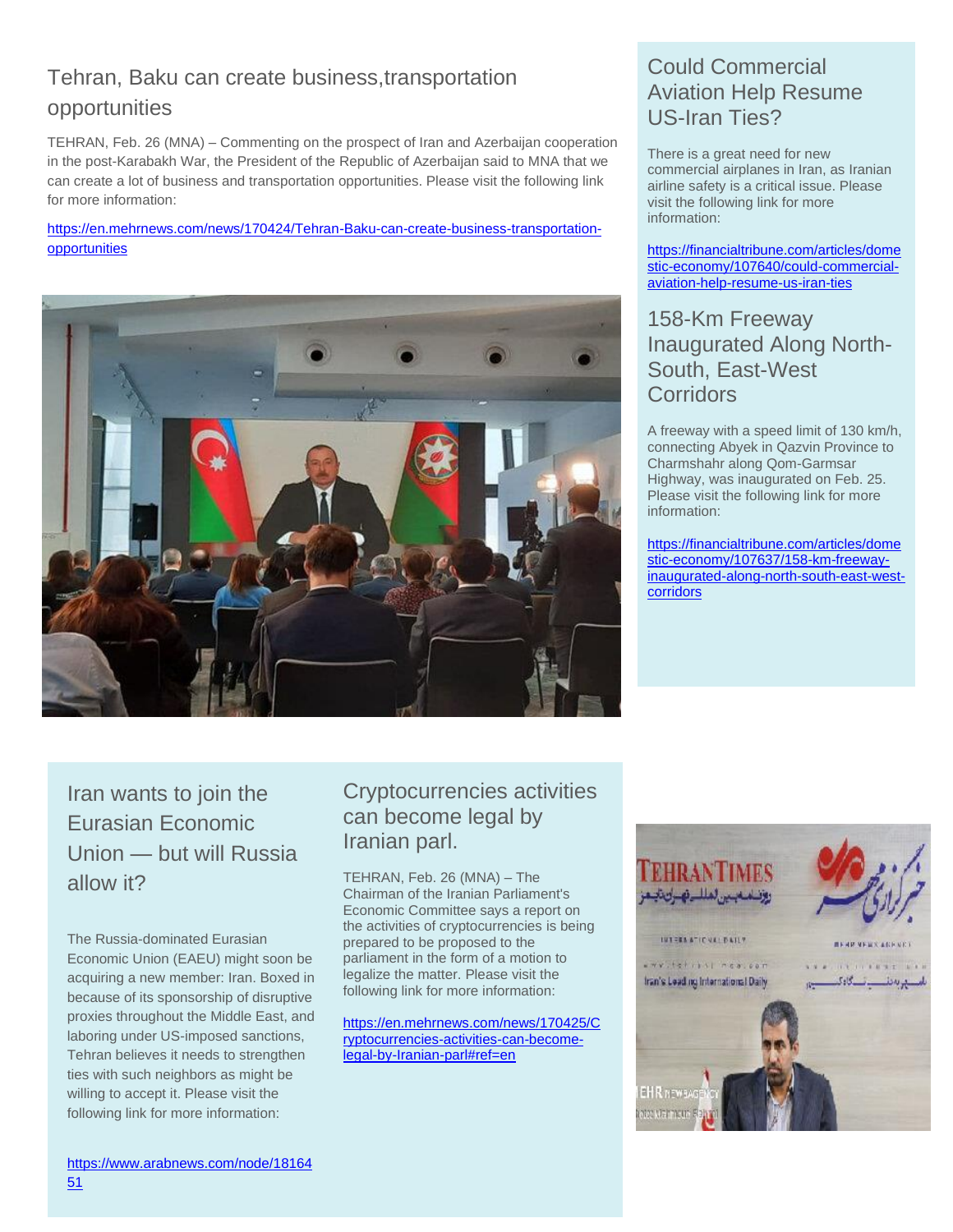#### 'Iran not to receive goods in exchange for its claims from Iraq'

TEHRAN- The chairman of Iran-Iraq Joint Chamber of Commerce said that Iran will not import Iraqi products in exchange for its claims from that country. Please visit the following link for more information:

[https://www.tehrantimes.com/news/4586](https://www.tehrantimes.com/news/458651/Iran-not-to-receive-goods-in-exchange-for-its-claims-from-Iraq) [51/Iran-not-to-receive-goods-in](https://www.tehrantimes.com/news/458651/Iran-not-to-receive-goods-in-exchange-for-its-claims-from-Iraq)[exchange-for-its-claims-from-Iraq](https://www.tehrantimes.com/news/458651/Iran-not-to-receive-goods-in-exchange-for-its-claims-from-Iraq)

# Official: Tehran, Damascus Trade Capacity \$1.5bln

TEHRAN (FNA)- Iran has a capacity of \$1.5 billion for import and export of goods with Syria, an official at the Trade Promotion Organization of Iran (TPOI) said. Please visit the following link for more information:

[https://www.farsnews.ir/en/news/139912](https://www.farsnews.ir/en/news/13991211000838/Official-Tehran-Damascs-Trade-Capaciy-$5bln) [11000838/Official-Tehran-Damascs-](https://www.farsnews.ir/en/news/13991211000838/Official-Tehran-Damascs-Trade-Capaciy-$5bln)[Trade-Capaciy-\\$5bln](https://www.farsnews.ir/en/news/13991211000838/Official-Tehran-Damascs-Trade-Capaciy-$5bln)

# Iran's trade improves by \$65b : Official

Tehran, March 1, IRNA - Head of Trade Promotion Organization of Iran (TPOI) Hamid Zadboom said on Monday that Iran's foreign trade volume has reached \$65 billion. Please visit the following link for more information:

[https://en.irna.ir/news/84247773/Iran-s](https://en.irna.ir/news/84247773/Iran-s-trade-improves-by-65b-Official)[trade-improves-by-65b-Official](https://en.irna.ir/news/84247773/Iran-s-trade-improves-by-65b-Official)

# Iran opens \$5.6b oil & petrochemical projects amid sanctions

Tehran, March 1, IRNA - The Islamic Republic of Iran is inaugurating oil and petrochemical projects worth 5.6 billion dollars despite the fact that the country has been suffering from the harshest economic sanctions in the past three years. Please visit the following link for more information:

[https://en.irna.ir/news/84246869/Iran](https://en.irna.ir/news/84246869/Iran-opens-5-6b-oil-petrochemical-projects-amid-sanctions)[opens-5-6b-oil-petrochemical-projects](https://en.irna.ir/news/84246869/Iran-opens-5-6b-oil-petrochemical-projects-amid-sanctions)[amid-sanctions](https://en.irna.ir/news/84246869/Iran-opens-5-6b-oil-petrochemical-projects-amid-sanctions)

# Iran's passenger maritime transportation capacity to hit 25m by late Mar.

TEHRAN – Head of Iran's Ports and Maritime Organization (PMO) has said the country's passenger maritime transportation capacity is going to reach 25 million people per year by the end of the current Iranian calendar year (March 20), ILNA reported. Please visit the following link for more information:

[https://www.tehrantimes.com/news/4586](https://www.tehrantimes.com/news/458647/Iran-s-passenger-maritime-transportation-capacity-to-hit-25m) [47/Iran-s-passenger-maritime](https://www.tehrantimes.com/news/458647/Iran-s-passenger-maritime-transportation-capacity-to-hit-25m)[transportation-capacity-to-hit-25m](https://www.tehrantimes.com/news/458647/Iran-s-passenger-maritime-transportation-capacity-to-hit-25m)

40K Tons of Goods Handled at Imam Khomeini Port Per Day

Cargo handling procedures in Imam Khomeini Port in the southern Khuzestan Province are applied in compliance with health guidelines, following the lockdown implemented in the port due to the outbreak of the more-contagious UK variant of Covid-19. Please visit the following link for more information:

[https://financialtribune.com/articles/dome](https://financialtribune.com/articles/domestic-economy/107697/40k-tons-of-goods-handled-at-imam-khomeini-port-per-day) [stic-economy/107697/40k-tons-of-goods](https://financialtribune.com/articles/domestic-economy/107697/40k-tons-of-goods-handled-at-imam-khomeini-port-per-day)[handled-at-imam-khomeini-port-per-day](https://financialtribune.com/articles/domestic-economy/107697/40k-tons-of-goods-handled-at-imam-khomeini-port-per-day)

# 86 Industrial Plants Register Over 100% Production Growth

Eighty-six industrial plants increased their production by more than 100% during the 10 months to Jan. 19 compared with the corresponding period of last year, says Deputy Industries Minister Saeed Zarandi. Please visit the following link for more information:

[https://financialtribune.com/articles/dome](https://financialtribune.com/articles/domestic-economy/107691/86-industrial-plants-register-over-100-production-growth) [stic-economy/107691/86-industrial](https://financialtribune.com/articles/domestic-economy/107691/86-industrial-plants-register-over-100-production-growth)[plants-register-over-100-production](https://financialtribune.com/articles/domestic-economy/107691/86-industrial-plants-register-over-100-production-growth)[growth](https://financialtribune.com/articles/domestic-economy/107691/86-industrial-plants-register-over-100-production-growth)

#### Commercial Attachés to Five New Countries

Iran will be sending commercial attachés to Russia, Oman, Azerbaijan, Armenia and China by the end of the current fiscal year on March 20. Please visit the following link for more information:

[https://financialtribune.com/articles/dom](https://financialtribune.com/articles/domestic-economy/107698/commercial-attach-s-to-five-new-countries) [estic-economy/107698/commercial](https://financialtribune.com/articles/domestic-economy/107698/commercial-attach-s-to-five-new-countries)[attach-s-to-five-new-countries](https://financialtribune.com/articles/domestic-economy/107698/commercial-attach-s-to-five-new-countries)

# India to Supply More Mobile Harbor Cranes to Chabahar Port

India will supply four more mobile harbor cranes to Iran's Chabahar Port by the end of June this year, a government official said on Friday. Please visit the following link for more information:

[https://financialtribune.com/articles/econo](https://financialtribune.com/articles/economy/107655/india-to-supply-more-mobile-harbor-cranes-to-chabahar-port) [my/107655/india-to-supply-more-mobile](https://financialtribune.com/articles/economy/107655/india-to-supply-more-mobile-harbor-cranes-to-chabahar-port)[harbor-cranes-to-chabahar-port](https://financialtribune.com/articles/economy/107655/india-to-supply-more-mobile-harbor-cranes-to-chabahar-port)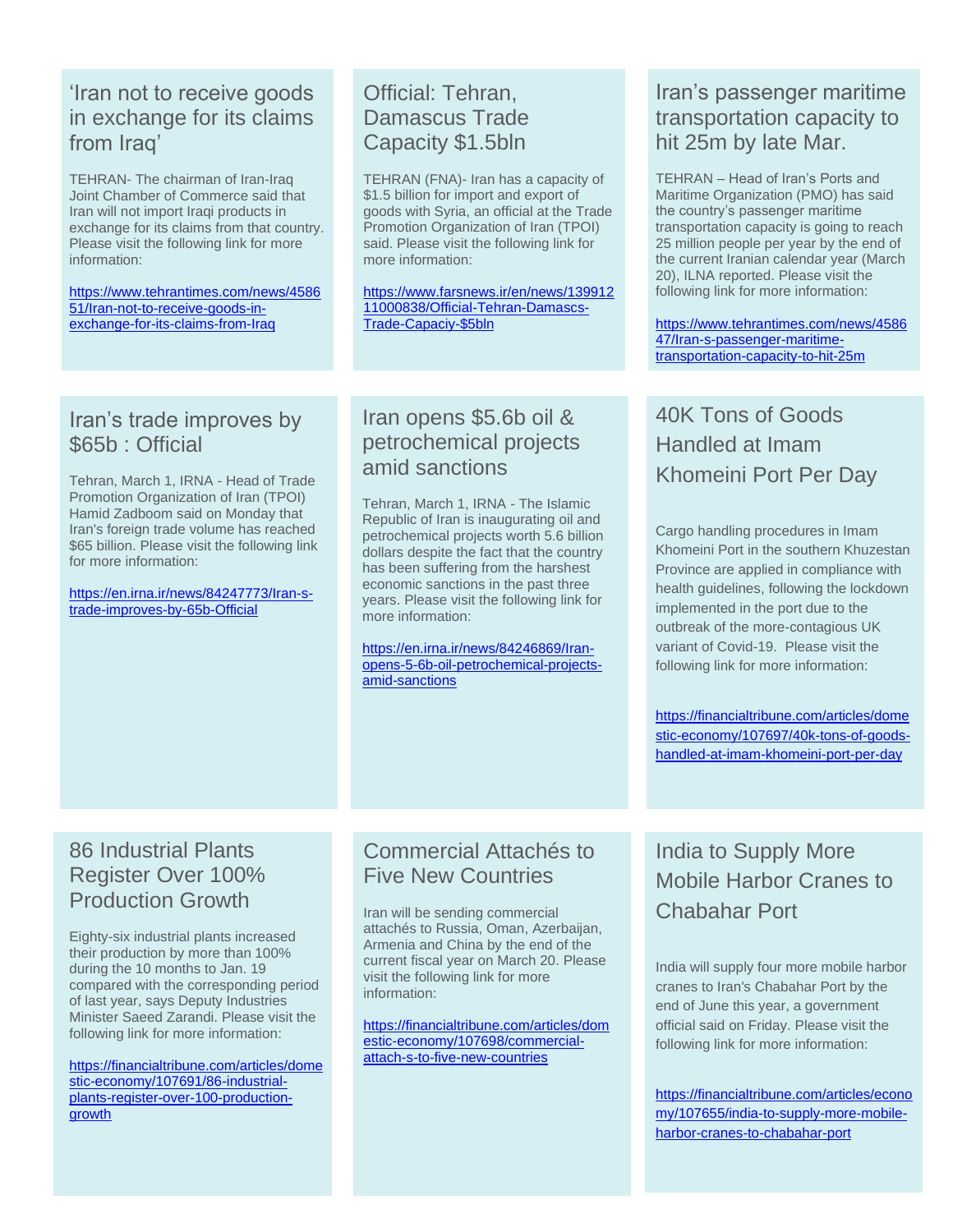# Downtrend in Tehran Stocks Lingers

Stocks have continued to post losses in the 10th consecutive session on Sunday, as the value of unprocessed sale orders mounts and liquidity of shares still pose a challenge for investors. Please visit the following link for more information:

[https://financialtribune.com/articles/busin](https://financialtribune.com/articles/business-and-markets/107683/downtrend-in-tehran-stocks-lingers) [ess-and-markets/107683/downtrend-in](https://financialtribune.com/articles/business-and-markets/107683/downtrend-in-tehran-stocks-lingers)[tehran-stocks-lingers](https://financialtribune.com/articles/business-and-markets/107683/downtrend-in-tehran-stocks-lingers)



# Auto Output Surges by 17%

Iran's automotive production increased by 17.16% during the 11 months to Feb. 18, compared with the same period of last year. Please visit the following link for more information:

[https://financialtribune.com/articles/auto/](https://financialtribune.com/articles/auto/107693/auto-output-surges-by-17) [107693/auto-output-surges-by-17](https://financialtribune.com/articles/auto/107693/auto-output-surges-by-17)

# Oil, Petrochem Projects Worth \$2.7b Launched in Ilam, Bushehr

President Hassan Rouhani on Monday officially inaugurated oil and petrochemical projects valued at \$2.7 billion in Ilam and Bushehr provinces via videoconference. Please visit the following link for more information:

[https://financialtribune.com/articles/ener](https://financialtribune.com/articles/energy/107688/oil-petrochem-projects-worth-27b-launched-in-ilam-bushehr) [gy/107688/oil-petrochem-projects-worth-](https://financialtribune.com/articles/energy/107688/oil-petrochem-projects-worth-27b-launched-in-ilam-bushehr)[27b-launched-in-ilam-bushehr](https://financialtribune.com/articles/energy/107688/oil-petrochem-projects-worth-27b-launched-in-ilam-bushehr)

# CEO: Iran's Tractor Manufacturing Company Exports Parts to Europe

TEHRAN (FNA)- Managing Director of Iranian Tractor Manufacturing Industrial Group Abolfath Ebrahimi said that the country has gained self-sufficiency in manufacturing tractors and its parts and is exporting them to other states, including Europe. Please visit the following link for more information:

[https://www.farsnews.ir/en/news/1399121](https://www.farsnews.ir/en/news/13991212000188/CEO-Iran%E2%80%99s-Tracr-Manfacring-Cmpany-Exprs-Pars-Erpe) [2000188/CEO-Iran%E2%80%99s-Tracr-](https://www.farsnews.ir/en/news/13991212000188/CEO-Iran%E2%80%99s-Tracr-Manfacring-Cmpany-Exprs-Pars-Erpe)[Manfacring-Cmpany-Exprs-Pars-Erpe](https://www.farsnews.ir/en/news/13991212000188/CEO-Iran%E2%80%99s-Tracr-Manfacring-Cmpany-Exprs-Pars-Erpe)

#### ECO railway to help develop West Asia

Tehran, March 2, IRNA – Pakistan Railways Organization has declared that it will resume regular operation of the Istanbul-Tehran-Islamabad (ITI) container train after nearly decade-long interruption on March 4, 2021.

[https://en.irna.ir/news/84248460/ECO](https://en.irna.ir/news/84248460/ECO-railway-to-help-develop-West-Asia)[railway-to-help-develop-West-Asia](https://en.irna.ir/news/84248460/ECO-railway-to-help-develop-West-Asia)



# Exports from Astara port rises 82%

TEHRAN- As announced by a provincial official, exports from Astara port in the north of Iran has increased 82 percent since the beginning of current Iranian calendar year (March 20, 2020), as compared with the same period of time in the past year. Please visit the following link for more information:

[https://www.tehrantimes.com/news/45869](https://www.tehrantimes.com/news/458692/Exports-from-Astara-port-rises-82) [2/Exports-from-Astara-port-rises-82](https://www.tehrantimes.com/news/458692/Exports-from-Astara-port-rises-82)

#### Banking problems with Iran can be resolved through cooperation: Armenian envoy

Bojnurd, March 2, IRNA – Armenian ambassador to Iran Artashes Toumanian on Tuesday said that banking sanctions have caused problems in Iran's trade relations with other states, but the problems can be resolved through cooperation. Please visit the following link for more information:

[https://en.irna.ir/news/84249135/Banking](https://en.irna.ir/news/84249135/Banking-problems-with-Iran-can-be-resolved-through-cooperation)[problems-with-Iran-can-be-resolved](https://en.irna.ir/news/84249135/Banking-problems-with-Iran-can-be-resolved-through-cooperation)[through-cooperation](https://en.irna.ir/news/84249135/Banking-problems-with-Iran-can-be-resolved-through-cooperation)